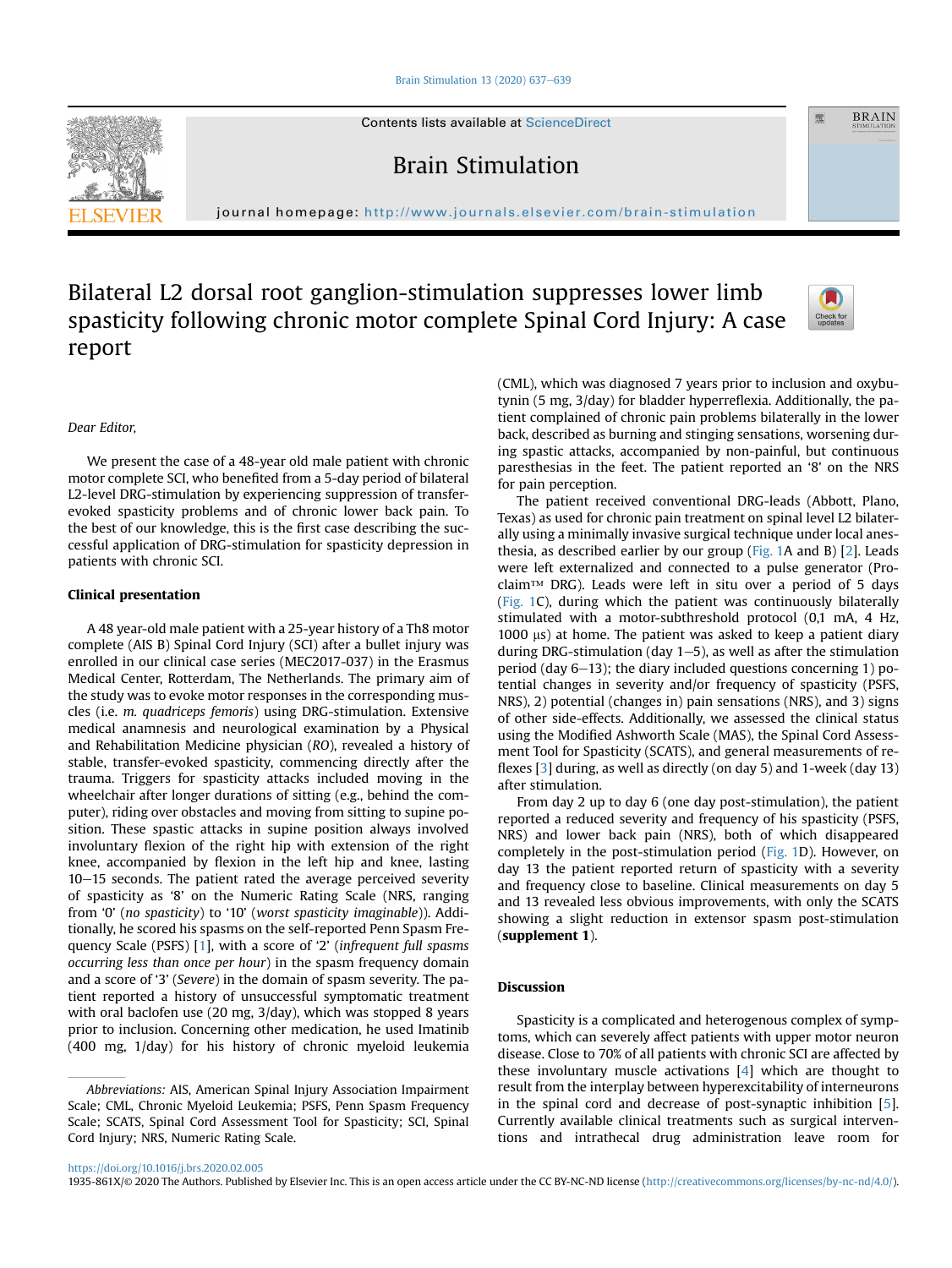<span id="page-1-0"></span>

Fig. 1. Overview of the case report as presented in this paper. A) The patient was implanted with conventional DRG-leads (1) as used for chronic pain treatment, connected to a pulse generator (2), which could be controlled with a clinician's programmer (3). B) Intra-operative X-ray images from a lateral (Left) and frontal (Right) view, showing the bilateral placement of the DRG-leads on the L2-level. C) Overview of the study design, with 2 EMG-measurements (day 1 and day 5), and a subthreshold stimulation period in between (0,1 mA, 4 Hz, 1000 µs). Between day 6-13, the patient was followed-up. The grey line indicates the continuous self-reported measurements as collected daily. Clinical measurements were performed with the subthreshold stimulation on and the stimulation off (<30 min. on day 5 and 1-week post-stim on day 13), indicated by the black areas. D) Overview of the self-reported measurements (NRS, PSFS and average duration of spasm) from the baseline to day 13.

improvement in terms of treatment efficacy, as well as reduction of side-effects such as loss of muscle force [[6](#page-2-5)].

So far, experimental neuromodulatory research for spasticity seems to focus mostly on spinal cord stimulation, either epidurally [[7](#page-2-6)] or transcutaneously [[5](#page-2-4)], but with limited to moderate success [[5](#page-2-4)[,7](#page-2-6)]. The DRG as a successful target for spasticity has been reported before in radiofrequency studies [[8\]](#page-2-7), in which potential underlying mechanisms are thought to include long-term depression of synaptic transmission and decrease of afferent excitatory input [\[8\]](#page-2-7). Interestingly, the use of DRG-neuromodulation rather than DRGradiofrequency or other clinically available treatments such as intrathecal baclofen pumps, introduces unique benefits such as safe and dynamic patient-tailored targeting of the DRG without severe side-effects such as dizziness, muscle weakness and sedation [[9](#page-2-8)], warranting further investigation.

Our patient also reported a significant decrease in chronic lower back pain during and >7 days post-stimulation. DRG-stimulation, being in origin a treatment for chronic pain, is known to result in effective pain relief in the lower back when implanted on L2-L3 DRGs [[10\]](#page-2-9). It would be worthwhile to focus future efforts on pinpointing which SCI patient profiles might benefit most from DGRneuromodulation for pain treatment.

## Conclusion

Currently presented results spark interest for further investigation into the potential beneficial role of DRG-stimulation in spasticity and chronic pain in patients with SCI. However, our case report also reinstates the difficulty of objectively and conclusively studying treatment strategies for spasticity and pain as such, which will require special care in future study designs.